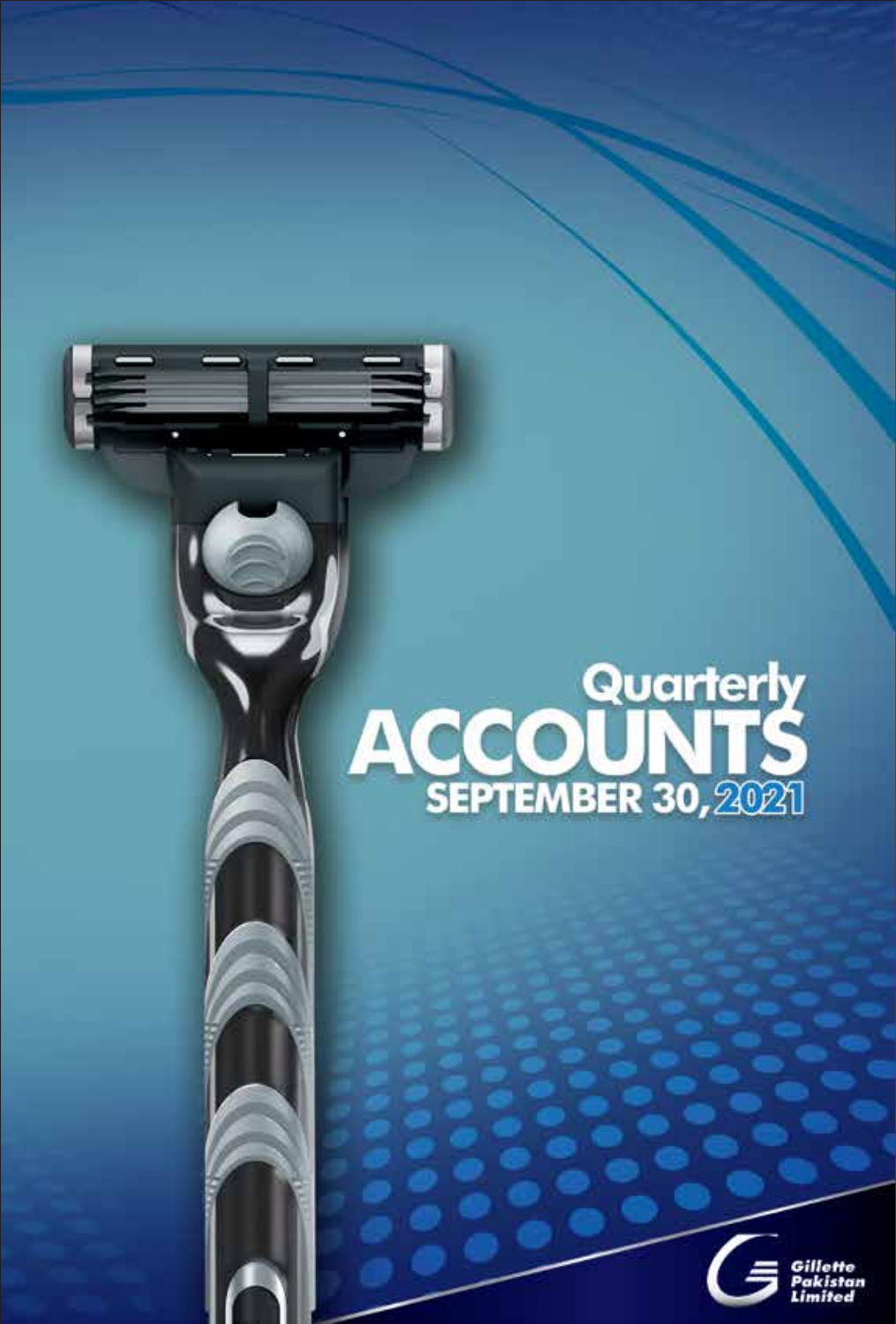



# **CONTENTS**

|                                                                                   | 02 |
|-----------------------------------------------------------------------------------|----|
|                                                                                   | 03 |
| Condensed Interim Statement of Financial Position _ _ _ _ _ _ _ _ _ _ _ _ _       | 05 |
| Condensed Interim Profit and Loss Account and Comprehensive Income <sub>---</sub> | 06 |
| Condensed Interim Statement of Changes in Equity $2 - 2 - 2 - 2 - 2 - 2$          | 07 |
| Condensed Interim Cash Flow Statement_ _ _ _ _ _ _ _ _ _ _ _ _ _ _ _ _ _          | 08 |
| Notes to the Condensed Interim Financial Statement $z = -z = -z = -z$             | 09 |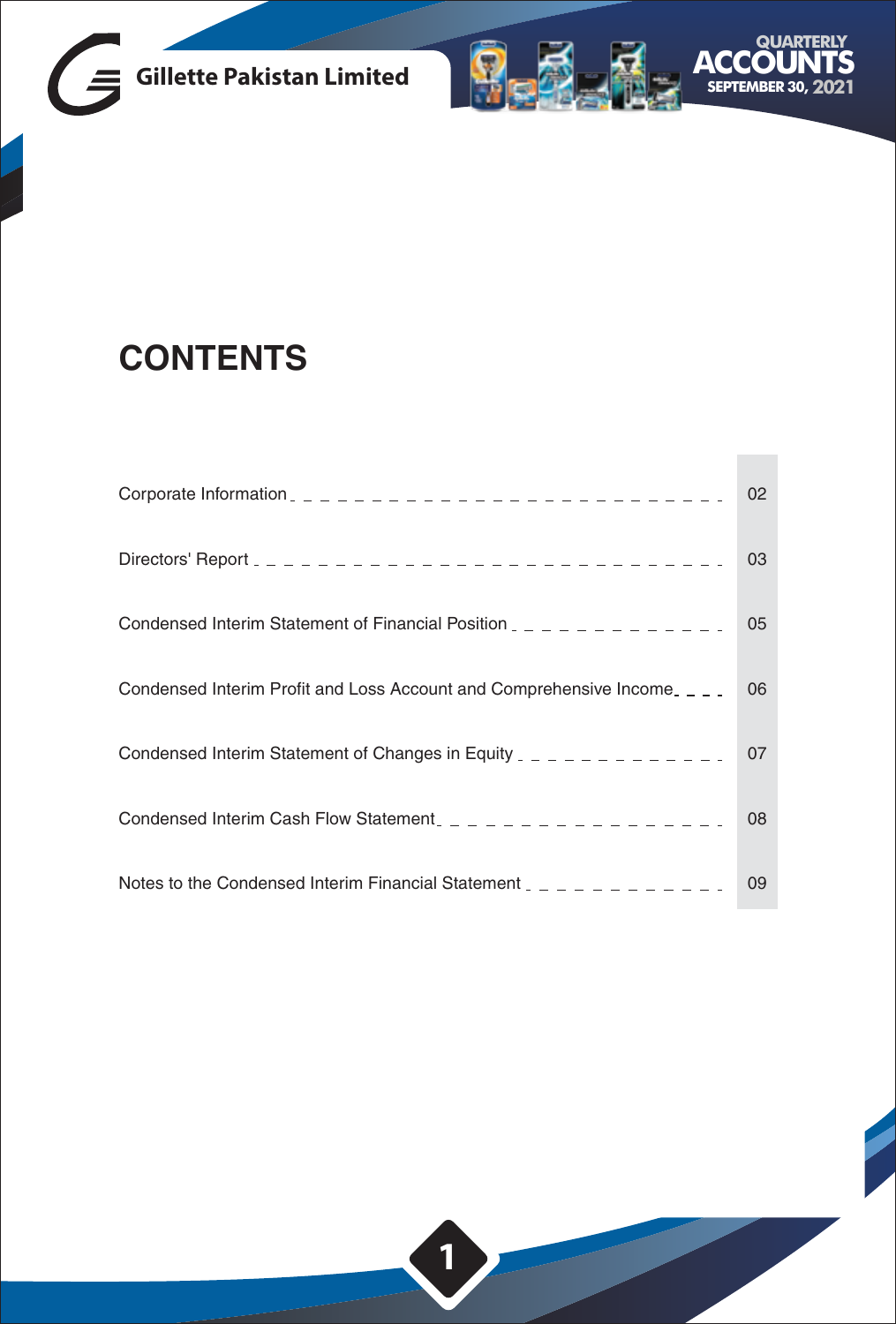



# **CORPORATE INFORMATION**

BOARD OF DIRECTORS CHAIRMAN **MEMBERS** 

Muhammad Khurram Kidwai Khalid Ahmed Farid Muhammad Usman Anam Parekh Abdullah Saleh Sved Jawaid Igbal Sheikh Adil Hussain

Syed Jawaid Iqbal Muhammad Khurram Kidwai Abdullah Saleh

Saad Un Nabi Khan

Sheikh Adil Hussain Muhammad Khurram Kidwai Khalid Ahmed Farid

Khalid Ahmed Farid

Sved Irshad Hassan

Moosa Haroon

Yousuf Adil, Chartered Accountants

**Azeem Rashid** 

Citibank, N.A. Habib Bank Limted **Standard Chartered Bank** 

FAMCO Associates (Pvt) Ltd. Management Consultants, 8-F, Next to Hotel Faran, Nursery, Block-6, P.E.C.H.S. Shahra-e-Faisal, Karachi Tel: + (92 21) 34380101-2

11th Floor, The Harbour Front, Dolmen City, HC-3, Block-4, Abdul Sattar Edhi Avenue, Clifton, Karachi - 75600, Pakistan. Tel: + (92 21) 3520 5088 Fax: + (92 21) 3529 6150 Web: www.qillettepakistan.com

**AUDIT COMMITTEE CHAIRMAN MEMBERS** 

**HEAD OF INTERNAL AUDIT** 

**HUMAN RESOURCE & REMUNERATION COMMITTEE CHAIRMAN MFMBFRS** 

**CHIEF EXECUTIVE OFFICER** 

**CHIEF FINANCIAL OFFICER** 

**COMPANY SECRETARY & SECRETARY TO THE AUDIT COMMITTEE** 

**AUDITORS** 

**LEGAL ADVISORS** 

**BANKERS** 

**SHARE REGISTRAR** 

**REGISTERED OFFICE**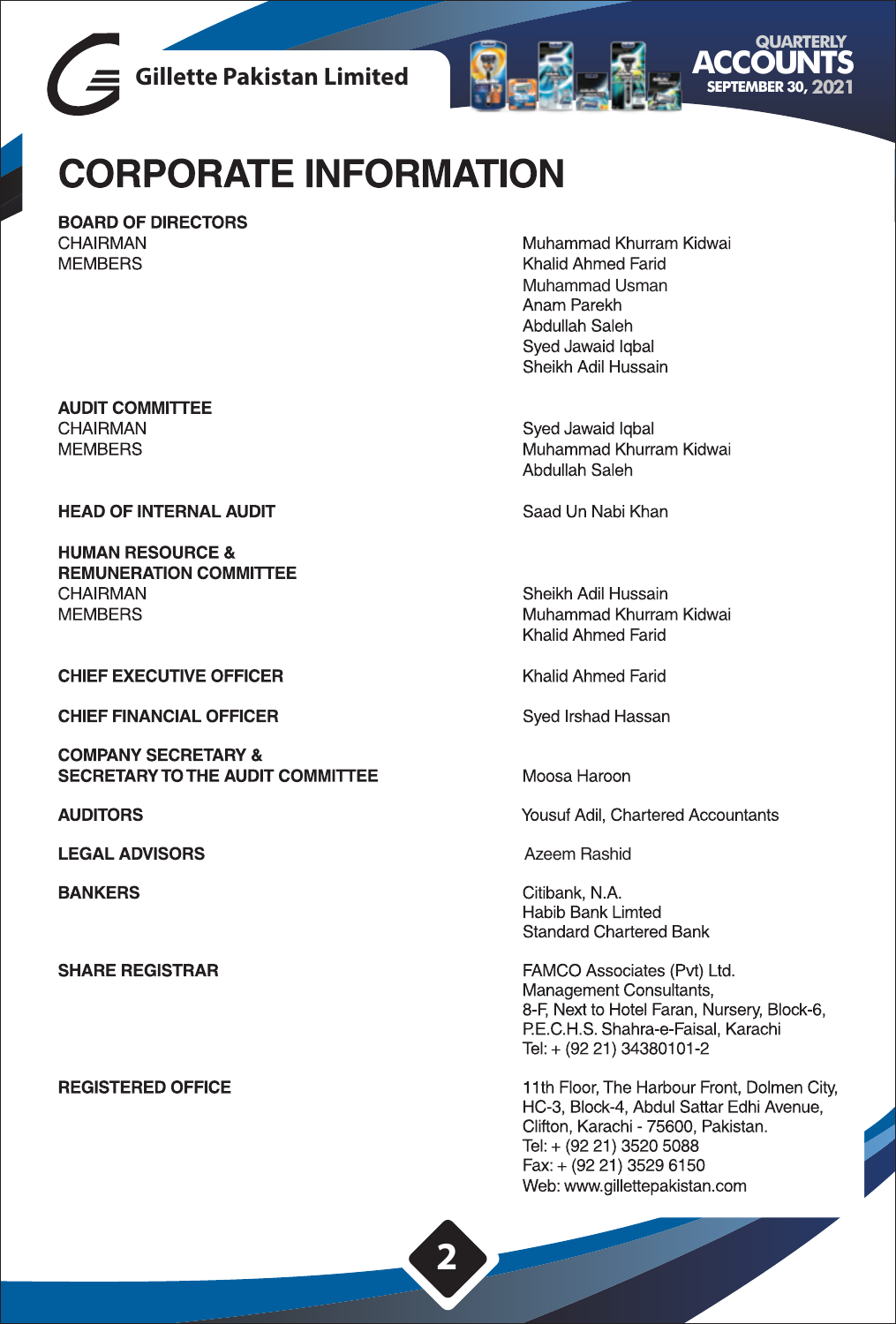



# **DIRECTORS REPORT**

For the quarter period ended Sep 30, 2021

On behalf of the Board of Directors of Gillette Pakistan Limited ('the Company'), we are pleased to present the un-audited financial statements of the Company for the quarter ended Sep 30, 2021. The summary of the financial results are as follows:

|                                                   |              | <b>For the Quarter Ended</b> |           |
|---------------------------------------------------|--------------|------------------------------|-----------|
|                                                   |              | September                    | September |
|                                                   |              | 30, 2021                     | 30, 2020  |
| Revenue from contract with customers PKR in '000' |              | 617,804                      | 484,195   |
| <b>Gross Profit</b>                               | PKR in '000' | 129,290                      | 127,624   |
| GP.                                               | $\%$         | 20.9%                        | 22.3%     |
| Profit before tax                                 | PKR in '000' | 37,024                       | 93.407    |
| Profit before tax                                 | $\%$         | 5.9%                         | 19.3%     |
| Profit/Loss after tax                             | PKR in '000' | $-2.205$                     | 57,730    |
| Profit/Loss after tax                             | $\%$         | $-0.4%$                      | 11.9%     |
| Earnings per share                                | <b>PKR</b>   | $-0.07$                      | 3.01      |
|                                                   |              |                              |           |

The quarterly results are closed with strong momentum where Revenue grew by 26% vs year ago. This is behind better sales mix which were further taken up by focusing on building business with higher distribution and better in-store strategies. However, Company faced many challenges in terms of macroeconomic headwinds on applicable duties which reduced our gross profit margin to 20.9%. Overall distribution and admin expenses remained in line vs. year ago. However, due to significant increase in forex rates, exchange loss of the quarter was very high which contributed to a low profit before tax and after-tax loss.

### **The structure of the Board and Committees:**

|                                                                                             |                                                                                                       | <b>Audit Committee:</b>                                                                                  |                              |
|---------------------------------------------------------------------------------------------|-------------------------------------------------------------------------------------------------------|----------------------------------------------------------------------------------------------------------|------------------------------|
| <b>Board of Directors:</b><br>M Khurram Kidwai<br>Khalid Ahmed Farid                        | Chairman<br>CEO.                                                                                      | Syed Jawaid Igbal<br>M Khurram Kidwai<br>Abdullah Saleh                                                  | Chairman<br>Member<br>Member |
| Muhammad Usman<br>Abdullah Saleh<br>Anam Parekh<br>Syed Jawaid Igbal<br>Sheikh Adil Hussain | <b>Director</b><br><b>Director</b><br><b>Director</b><br>Independent Director<br>Independent Director | <b>HR &amp; Remuneration Committee:</b><br>Sheikh Adil Hussain<br>M Khurram Kidwai<br>Khalid Ahmed Farid | Chairman<br>Member<br>Member |
|                                                                                             |                                                                                                       |                                                                                                          |                              |

On behalf of the Board of Directors, we would like to express appreciation to our Shareholders for their absolute confidence, our valued Customers for their un-paralleled reliance in Company's illustrious product line and the Regulators and other stakeholders for their understanding and support.

On behalf of the Board,

**KHALID AHMED FARID**

Chief Executive Officer

Oct 28, 2021 Karachi

**M KHURRAM KIDWAI Director**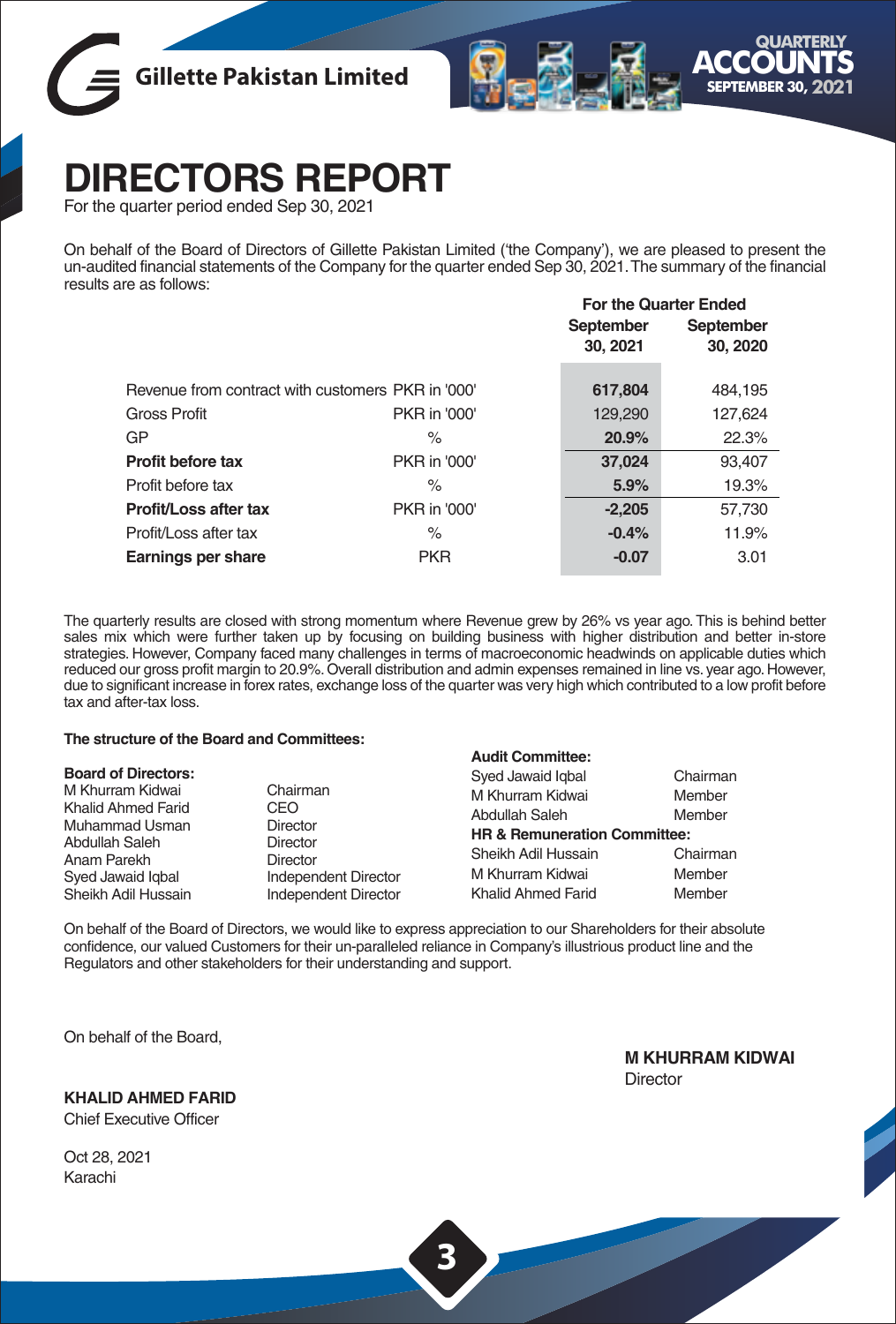

| For the Quarterly Ended |           |             |                               |
|-------------------------|-----------|-------------|-------------------------------|
| September               | September |             |                               |
| 30, 2020                | 30, 2021  |             |                               |
| 484.195                 | 617,804   | PKR in '000 | صارفین کےساتھ معامدے سے محصول |
| 127.624                 | 129,290   | PKR in '000 | مجموعى منافع                  |
| 22.3%                   | 20.9%     | %           | مجموعى منفافع كى شرح          |
| 93.407                  | 37,024    | PKR in '000 | نفع قبل ازنيكس                |
| 19.3%                   | 5.9%      | %           | نفع قبل ازئیکس کی شرح         |
| 57.730                  | $-2,205$  | PKR in '000 | نفع بعدازتيكس                 |
| 11.9%                   | $-0.4%$   | %           | نفع بعداز ٹیکس کی شرح         |
| 3.01                    | $-0.07$   | <b>PKR</b>  |                               |

سەمائى نتائج میں نموکى رفاراچھى رہى جہاں آمد نى میں 26% اضافہ ہوا۔ پہ بہتر لیکن میں اوران اسٹور کی تكسيم کى میں اضافہ كى دىجہ سے ہوا۔ تاہم كمپنى كو بہت سے مىلىكى كاسامنا كرنا پ<sup>ە</sup>ن جس مىيكروا كنا مك صورتحال كاۋيونيوں پراژ قابل ذكرر با-اس كى دھبەت مجمومى منافع كامار جن %20.9 تك رېاتقسيم اورانتظا مى اخراجات پىچىلىمال کےساوی رہے۔تا ہم غیرملکی کرنسی کی شرحوں میں نمایع اضافہ کی دجہ سے دیگراخرا جات میں اضافہ ہوا۔اس کی وجہ سے نفع بعداز ٹیکس میں نمایج کمی آئی۔

بورڈ آف ڈائریکٹرز کی جانب سے،ہم اپنےشیئر ہولڈرز کے کمل اعتماد،کپنی کی نمایاں پروڈ کٹ لائن میں ان کے بےمثال انھماراورریگولیٹرزاوردیگراسٹیک ہولڈرزکوان کی تفہیم اور مدد کے لیےا بنی نیک تمناؤں کااظہارکرتے ہیں۔

منجانب بورڈ آف ڈائریکٹرز

خالداحمرفريد حف ايگزيکڻيوا فيسر .<br>28 أكتوبر 2021 کراچی

محمرخرم كڈائی ڈائریکٹر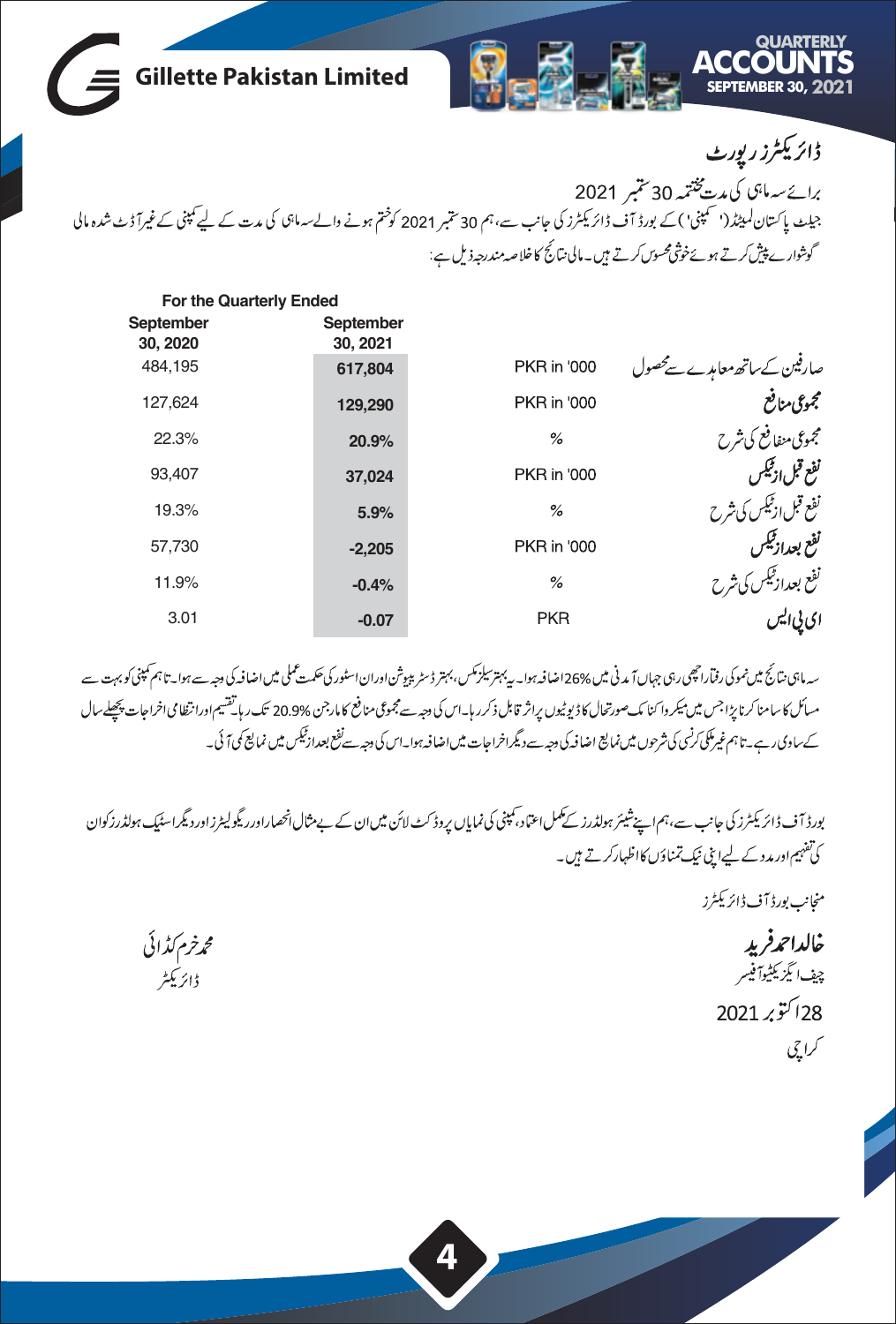



**CONDENSED INTERIM STATEMENT OF FINANCIAL POSITION**

|  |  | As at Septermber 30, 2021 |  |
|--|--|---------------------------|--|

|                                                                                                                                                                                                                                     | <b>Note</b> | September 30,<br>2021<br>(Unaudited)                                                         | <b>June 30,</b><br>2021<br>(Audited)                                                         |
|-------------------------------------------------------------------------------------------------------------------------------------------------------------------------------------------------------------------------------------|-------------|----------------------------------------------------------------------------------------------|----------------------------------------------------------------------------------------------|
|                                                                                                                                                                                                                                     |             | (Rupees in '000) -                                                                           |                                                                                              |
| <b>ASSETS</b>                                                                                                                                                                                                                       |             |                                                                                              |                                                                                              |
| <b>Bank balances</b><br>Advance income tax - net<br>Sales tax refundable - net<br>Other financial assets<br>Other receivables and prepayments<br>Trade deposits<br><b>Trade debts</b><br>Inventories<br><b>Total current assets</b> | 9           | 14,829<br>39,523<br>89,101<br>244,349<br>197,864<br>2,788<br>250,288<br>708,204<br>1,546,946 | 14,829<br>29.750<br>53,945<br>519,550<br>260,014<br>2,788<br>131,198<br>648,844<br>1,660,918 |
| Non-current assets                                                                                                                                                                                                                  |             |                                                                                              |                                                                                              |
| Property, plant and equipment<br><b>Right-of-use Assets</b><br>Long-term deposits<br><b>Total non-current assets</b><br><b>Total assets</b>                                                                                         | 7           | 390<br>18,828<br>215<br>19,433<br>1,566,379                                                  | 20,650<br>215<br>20,865<br>1,681,783                                                         |
| <b>LIABILITIES AND EQUITY</b>                                                                                                                                                                                                       |             |                                                                                              |                                                                                              |
| Trade and other payables<br><b>Contract liabilities</b><br>Current portion of lease liabilities<br>Unclaimed dividend<br><b>Total current liabilities</b>                                                                           |             | 491,662<br>76,169<br>10,770<br>13,367<br>591,969                                             | 562,677<br>118,916<br>11,192<br>13,368<br>706,153                                            |
| Lease liabilities<br>Retirement benefit obligation - gratuity scheme<br><b>Total non-current liabilities</b>                                                                                                                        |             | 12,051<br>26,369<br>38,420                                                                   | 12,330<br>25,100<br>37,430                                                                   |
| <b>Total liabilities</b>                                                                                                                                                                                                            |             | 630,399                                                                                      | 743,583                                                                                      |
| Authorised capital<br>40,000,000 ordinary shares of Rs.10/- each                                                                                                                                                                    |             | 400,000                                                                                      | 400,000                                                                                      |
| Issued, subscribed and paid-up capital<br>Unappropriated profit<br><b>Total equity</b>                                                                                                                                              |             | 318,720<br>617,70<br>935,990                                                                 | 318,720<br>619,480<br>938,200                                                                |
| <b>Total equity and liabilities</b>                                                                                                                                                                                                 |             | 1,566,379                                                                                    | 1,681,783                                                                                    |
| <b>Contingencies and commitments</b>                                                                                                                                                                                                | 8           |                                                                                              |                                                                                              |

The annexed notes 1 to 11 form an integral part of these financial statements.

**KHALID AHMED FARID** Chief Executive Officer

**SYED IRSHAD HASSAN** Chief Financial Officer

**5**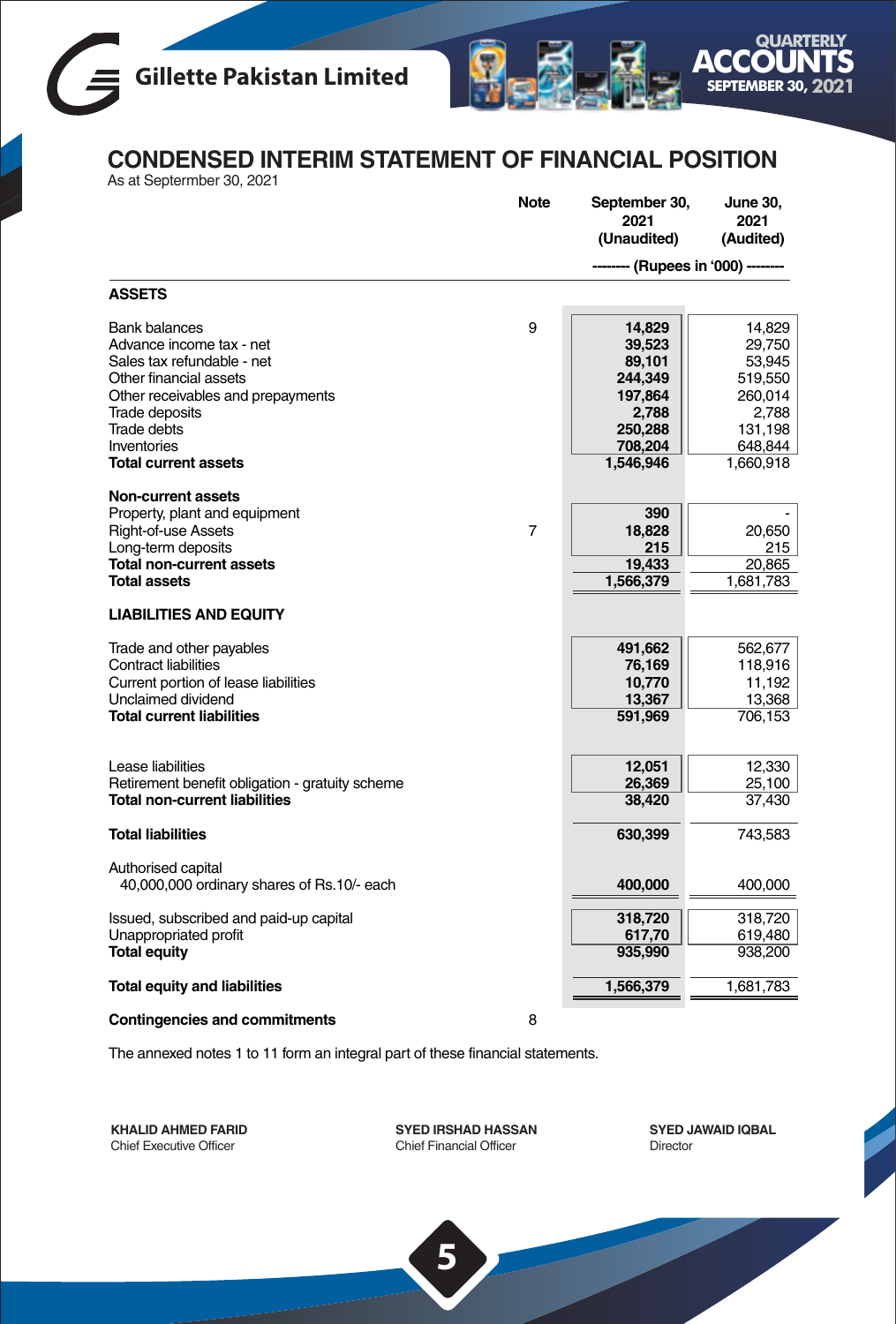



## **Condensed Interim Profit or Loss and Other Comprehensive Income - (Unaudited)** For the Quarter Ended September 30, 2021

**For the three months period ended**

|                                                                                   | September 30,<br>2021<br>- (Rupees in '000) - | September 30,<br>2020 |
|-----------------------------------------------------------------------------------|-----------------------------------------------|-----------------------|
| Revenue from contract with customers - net                                        | 617,804                                       | 484,195               |
| Cost of goods sold                                                                | (488, 514)                                    | (356, 571)            |
| <b>Gross profit</b>                                                               | 129,290                                       | 127,624               |
| Selling, marketing and distribution expenses                                      | (58,073)                                      | (61, 526)             |
| Administrative expenses                                                           | (17,011)                                      | (15, 861)             |
| Other operating expenses                                                          | (21,510)                                      | (4,310)               |
| Other income                                                                      | 5,033                                         | 48,296                |
| Interest expense                                                                  | (594)                                         | (726)                 |
| <b>Bank charges</b>                                                               | (111)                                         | (90)                  |
|                                                                                   | (92, 266)                                     | (34,217)              |
| Profit before tax                                                                 | 37,024                                        | 93,407                |
| Income tax expense                                                                | (39, 229)                                     | (35, 677)             |
| Profit after tax                                                                  | (2,205)                                       | 57,730                |
| Other comprehensive income for the period                                         |                                               |                       |
| Items that may be reclassified subsequently to the statement<br>of profir ot loss |                                               |                       |
| Items that will not be reclassified to the statement of profit or loss            |                                               |                       |
| Remeasurement of retirement benefit obligation                                    |                                               |                       |
| Total comprehensive income for the quarter                                        | (2, 205)                                      | 57,730                |
|                                                                                   | (Rupees in '000') -                           |                       |
| Earnings per share - basic and diluted                                            | (0.07)                                        | 3.01                  |

The annexed notes 1 to 11 form an integral part of these financial statements.

**KHALID AHMED FARID** Chief Executive Officer

**SYED IRSHAD HASSAN** Chief Financial Officer

**SYED JAWAID IQBAL** Director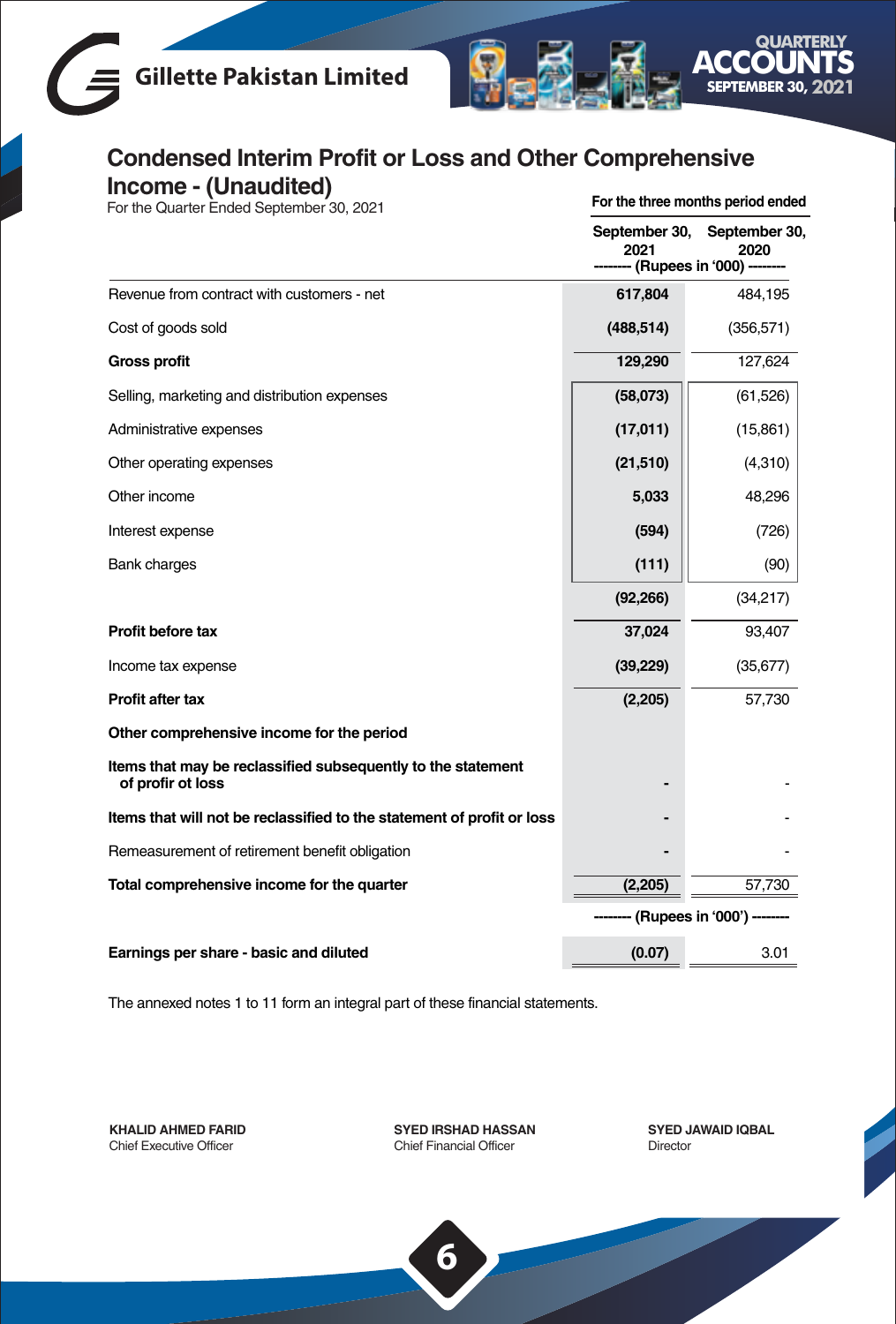# **Gillette Pakistan Limited**



# **Condensed Interim Statement of Changes in Equity - (Unaudited)** For the Quarter Ended September 30, 2021

|                                                                                     | Issued, sub-<br>scribed and paid-<br>up capital | Unappropriated<br>profit | <b>Total</b> |
|-------------------------------------------------------------------------------------|-------------------------------------------------|--------------------------|--------------|
|                                                                                     |                                                 | (Rupees in '000) -       |              |
| Balance as at July 01, 2020                                                         | 192,000                                         | 590,269                  | 782,269      |
| - Profit after taxation for the quarter ended<br>September 30, 2020                 |                                                 | 57,730                   | 57,730       |
| - Other comprehensive income for the quarter<br>ended September 30, 2020            |                                                 |                          |              |
| Total comprehensive income for the quarter<br>ended September 30, 2020              |                                                 | 57,730                   | 57,730       |
| Balance as at September 30, 2020                                                    | 192,000                                         | 647,999                  | 839,999      |
| Balance as at July 01, 2021                                                         | 318,720                                         | 619,480                  | 938,200      |
| - Profit after taxation for the quarter ended<br>September 30, 2021                 |                                                 | (2, 205)                 | (2, 205)     |
| - Other comprehensive income for the quarter<br>ended September 30, 2021            |                                                 |                          |              |
| Total comprehensive income for the period<br>ended September 30, 2021               |                                                 | (2,205)                  | (2,205)      |
| Transactions with owners recorded directly in<br>equity Issuance of ordinary shares |                                                 |                          |              |
| Balance as at September 30, 2021                                                    | 318,720                                         | 617,275                  | 935,995      |

The annexed notes 1 to 11 form an integral part of these financial statements.

**KHALID AHMED FARID** Chief Executive Officer

**SYED IRSHAD HASSAN** Chief Financial Officer

**7**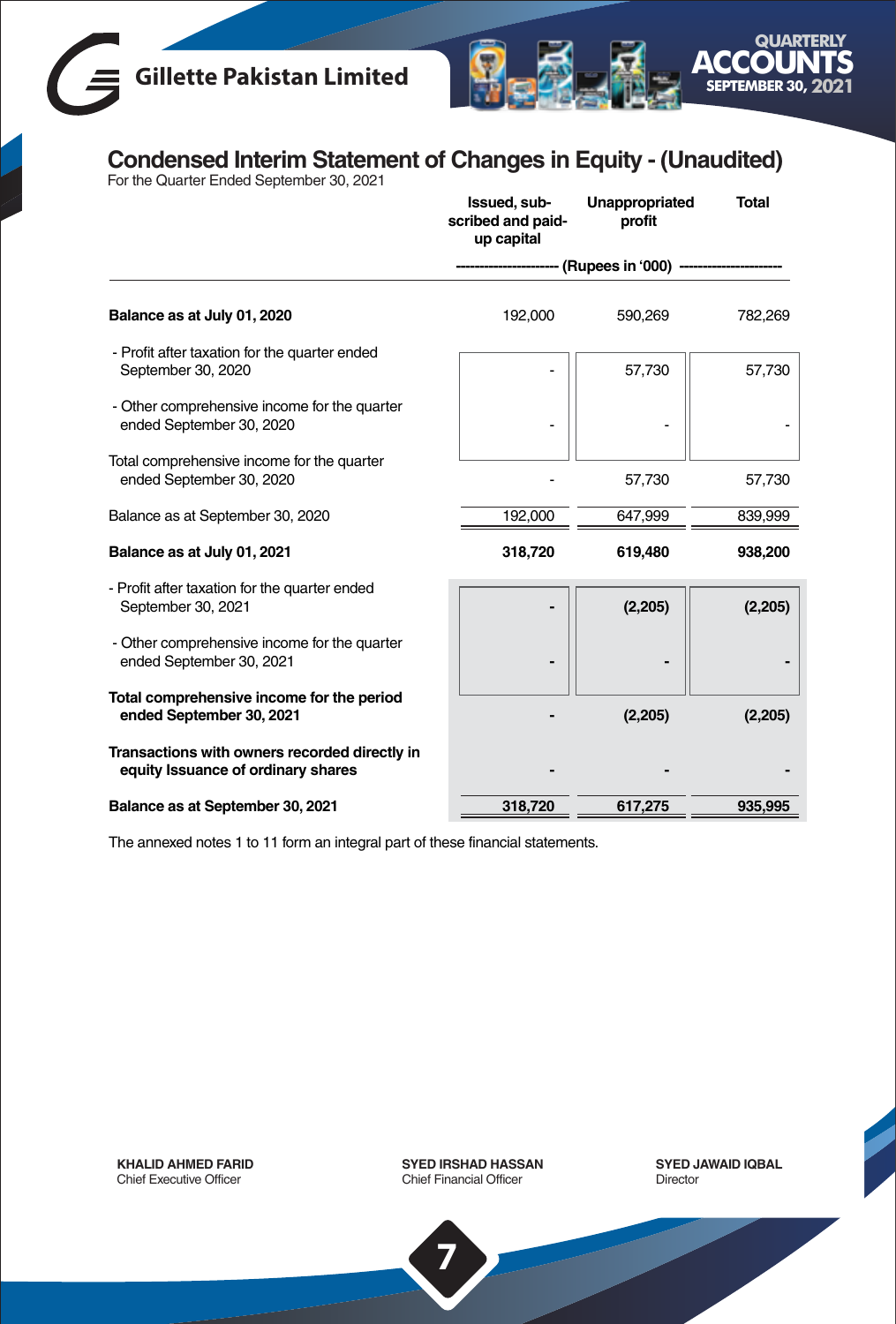



# **Condensed Interim Cash Flow Statement - (Unaudited)** For the Quarter Ended September 30, 2021

|                                                                                                                                                                                                                                                                                                                                                                                                               | <b>Note</b> | 2021                                                                | September 30, September 30,<br>2020                                    |
|---------------------------------------------------------------------------------------------------------------------------------------------------------------------------------------------------------------------------------------------------------------------------------------------------------------------------------------------------------------------------------------------------------------|-------------|---------------------------------------------------------------------|------------------------------------------------------------------------|
|                                                                                                                                                                                                                                                                                                                                                                                                               |             | - (Rupees in '000) -                                                |                                                                        |
| Profit before income taxation                                                                                                                                                                                                                                                                                                                                                                                 |             | 15,024                                                              | 93,407                                                                 |
| <b>CASH FLOWS FROM OPERATING ACTIVITIES</b>                                                                                                                                                                                                                                                                                                                                                                   |             |                                                                     |                                                                        |
| Adjustment for non-cash charges and other items:<br>Inventories written down to net realizable value<br>Provision for slow moving and obsolete inventory<br>Interest income on term deposits and saving accounts<br>Inventories written-off<br>Depreciation on right-of-use asset<br>Interest expense on lease libilities<br>Expense recognized for retirement benefit fund<br><b>WORKING CAPITAL CHANGES</b> |             | 3.450<br>993<br>(4,985)<br>2,069<br>7,534<br>594<br>1,269<br>10,924 | 9.476<br>3,184<br>(6, 457)<br>1,581<br>7,093<br>726<br>1,296<br>16,899 |
| (Increase) / decrease in current assets:<br>Inventories<br>Trade debts<br><b>Trade deposits</b><br>Sales tax refundable - net<br>Other receivables and prepayments                                                                                                                                                                                                                                            |             | (65, 872)<br>(119,090)<br>(35, 156)<br>62,150                       | (161, 978)<br>(46, 555)<br>(2,376)<br>(13,880)<br>(74, 961)            |
| Increase/ (decrease) in current liabilities:<br>Trade and other payables<br><b>Contract liabilities</b>                                                                                                                                                                                                                                                                                                       |             | (157,968)<br>(49, 015)<br>(42,747)<br>(91, 762)                     | (299, 750)<br>54,998<br>(5,322)<br>49,676                              |
| Net cash generated from / (used in) operations<br>Income taxes paid                                                                                                                                                                                                                                                                                                                                           |             | (223, 782)<br>(49,002)                                              | (139, 768)<br>(34, 806)                                                |
| Net cash used in from operating activities                                                                                                                                                                                                                                                                                                                                                                    |             | (272, 784)                                                          | (174, 574)                                                             |
| <b>CASH FLOWS FROM INVESTING ACTIVITIES</b><br>Additions to capital work-in-progress<br>Investments matured<br>Interest income received<br>Net cash generated from investing activities                                                                                                                                                                                                                       |             | (390)<br>4.985<br>4,595                                             | 265,000<br>6,457<br>271,457                                            |
| <b>CASH FLOWS FROM FINANCING ACTIVITIES</b><br>Lease payments - principal<br>Net cash used in financing activities<br>Net decrease in cash and cash equivalents                                                                                                                                                                                                                                               |             | (7,012)<br>(7,012)<br>(275, 201)                                    | (4,937)<br>(4,937)<br>91,946                                           |
| Cash and cash equivalents at the beginning of the year                                                                                                                                                                                                                                                                                                                                                        |             | 534,379                                                             | 228,515                                                                |
| Cash and cash equivalents at the end of the year                                                                                                                                                                                                                                                                                                                                                              | 9           | 259,178                                                             | 320,461                                                                |

The annexed notes 1 to 11 form an integral part of these financial statements.

**KHALID AHMED FARID** Chief Executive Officer

**SYED IRSHAD HASSAN** Chief Financial Officer

**8**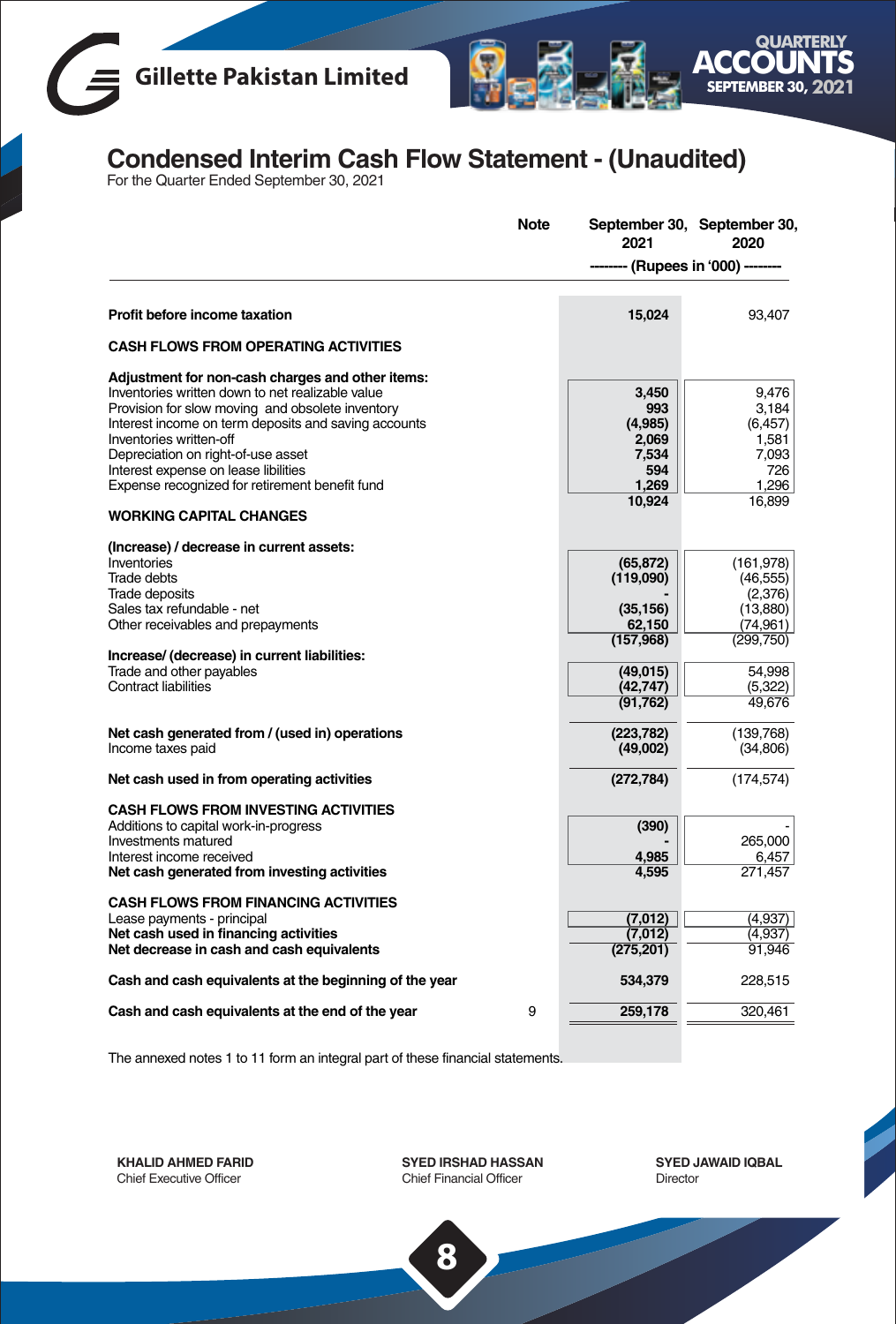



**Notes to the Condensed Interim Financial Information - (Unaudited)**

For the Quarter Ended September 30, 2021

### **1. STATUS AND NATURE OF BUSINESS**

- **1.1** Gillette Pakistan Limited ("the Company") was incorporated on December 9, 1986 as a public limited company under the Companies Ordinance, 1984 and is a subsidiary of The Series Acquisition B.V. Netherlands (which is a wholly owned subsidiary of The P&G Company, USA).The registered office of the Company is situated at 11th Floor, Harbour Front, Dolmen City, HC-3, Block-4, Marine Drive, Clifton, Karachi-75600 and the Company is listed on Karachi and Lahore Stock Exchanges. The principal activities of the Company include marketing and selling of blades and razors.
- **1.2** The financial statements are presented in Pak Rupees, which is the Company's functional and presentation currency.

### **2. BASIS OF PREPARATION**

### **2.1 Statement of compliance**

These condensed interim statement of financial statements have been prepared in accordance with the accounting and reporting standards as applicable in Pakistan for interim financial reporting. The accounting and reporting standards as applicable in Pakistan for interim financial reporting comprises of:

- International Accounting Standard (IAS) 34, Interim Financial Reporting, issued by the International Accounting Standards Board (IASB) as notified under the Companies Act, 2017; and
- Provisions of and directives issued under the Companies Act, 2017.

Where the provisions of and directives issued under the Companies Act, 2017 differ with the requirements of IAS 34, the provisions of and directives issued under the Companies Act, 2017 have been followed.

These condensed interim financial statements do not include all the notes required for the full financial statements and therefore should be read in conjunction with the annual financial statements of the Company for the year ended June 30, 2021.

**2.2** These condensed interim financial statements are presented in Pak Rupees which is also the Company's functional currency and figures presented in these condensed interim financial statements have been rounded off to the nearest thousand rupees.

### **3. SIGNIFICANT ACCOUNTING POLICIES**

The accounting policies and methods of computation adopted in the preparation of this condensed interim financial information are the same as those applied in the preparation of the annual audited financial statements of the Company for the year ended June 30, 2021.

### **4. SIGNIFICANT ACCOUNTING ESTIMATES AND JUDGEMENTS**

The preparation of condensed interim financial information in conformity with approved accounting standards as applicable in Pakistan requires management to make estimates, assumptions and use of judgements that affects the application of policies and reported amounts of assets and liabilities and income and expenses. Estimates, assumptions and judgements are continually evaluated and are based on historical experience and other factors, including reasonable expectations of future events. Revision to accounting estimates are recognised prospectively commencing from the period of revision.

In preparing this condensed interim financial information, the significant judgements made by the management in applying the Company's accounting policies and the key source of estimation and uncertainty were the same as those applied to the financial statements as at and for the year ended June 30, 2021.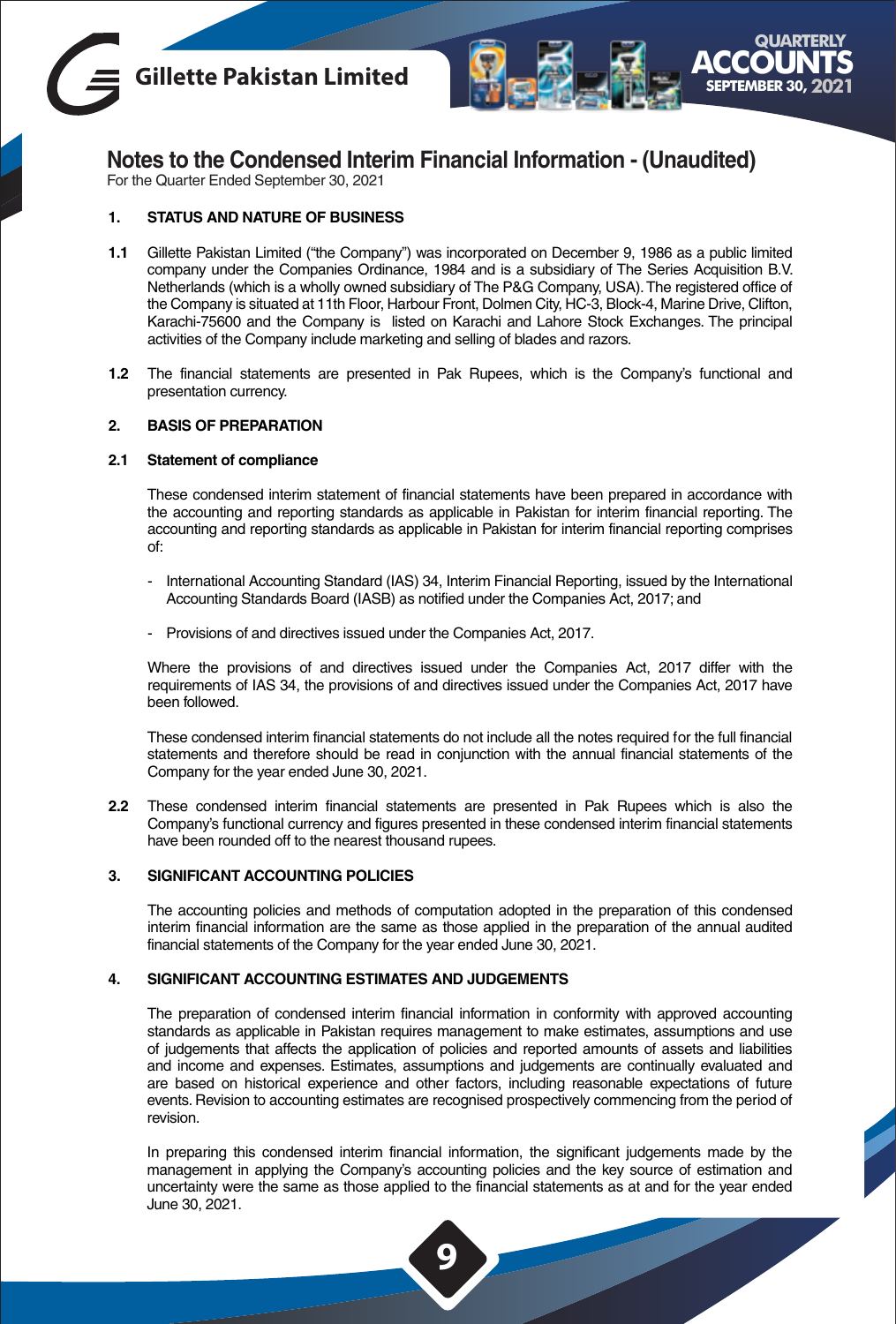



### **Notes to the Condensed Interim Financial Information - (Unaudited)**

For the Quarter Ended September 30, 2021

### **5. FINANCIAL RISK MANAGEMENT**

The Company's financial risk management objectives and policies are consistent with those disclosed in the financial statements as at and for the year ended June 30, 2021.

### **6. Taxation**

### **Current**

Provision for current taxation is based on taxable income at the current rates of taxation and tax paid on presumptive basis. Income tax paid at import stage has been changed by Finance Act, 2019 from Final Tax Regime to Minimum Tax Regime (MTR).

### **Deferred**

Deferred tax asset is not recognized by the Company as timing of availability of sufficient taxable profit can not be determined due to applicability of minimum tax under section 113 of Income Tax Ordinance, 2001.

### **7 RIGHT OF USE ASSETS**

The right of use assets comprise of lease of employees' cars from Deinfa Motors (Private) Limited.

### **8 CONTINGENCIES AND COMMITMENTS**

The status of the contingencies and commitments which are reported in Note 17 to the annual financial statements of the Company for the year ended June 30, 2021 have not changed materially.

### **9 CASH AND CASH EQUIVALENTS**

|                                              | September 30,<br>2021<br>(Unaudited) | <b>June 30.</b><br>2021<br>(Audited) | September 30,<br>2020<br>(Unaudited) |
|----------------------------------------------|--------------------------------------|--------------------------------------|--------------------------------------|
|                                              |                                      | ----- Rupees in '000 ------          |                                      |
| Bank balances                                | 14.829                               | 14.829                               | 277.679                              |
| Term deposits having maturity up to 3 months | 244,349                              | 519,550                              | 42.782                               |
|                                              | 259,178                              | 534,379                              | 320,461                              |

### **10 TRANSACTIONS WITH RELATED PARTIES**

The related parties comprise the holding company (The Series Acquisition B.V., Netherlands), the ultimate parent company (The Procter & Gamble Company, USA), related group companies, companies in which directors are interested, staff retirement benefit plans, key management personnel and close member of the family of all the aforementioned related parties. The Company carries out transactions with various related parties at agreed terms. Significant transactions with related parties are as follows: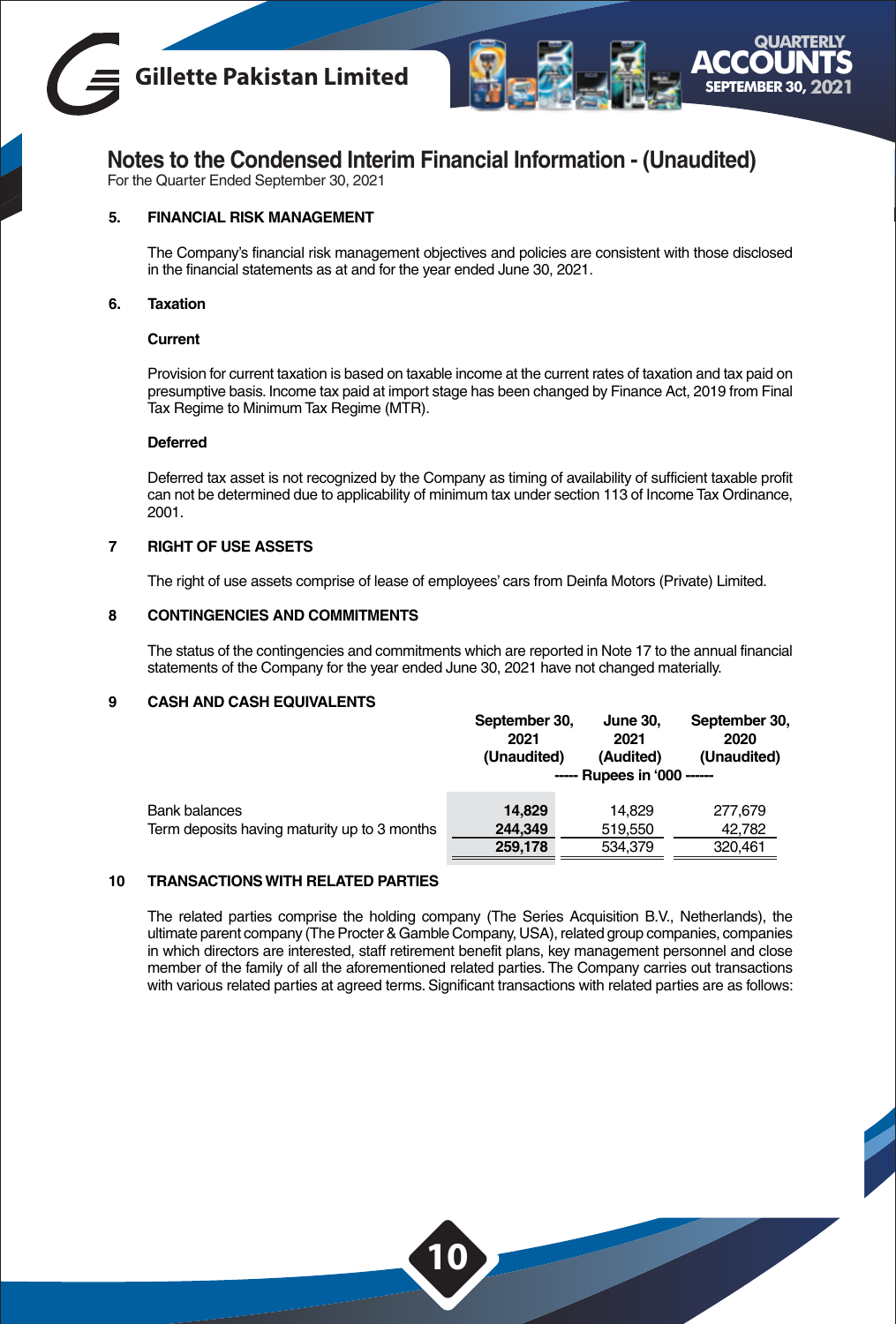



**Notes to the Condensed Interim Financial Information - (Unaudited)**

For the Quarter Ended September 30, 2021

### **10.1** Significant transactions with related parties are as follows:

| Name                                | <b>Relationship with</b><br>the Company | Nature of transaction             | Septmber 30,<br>2021<br>(Unaudited) | September 30,<br>2020<br>(Unaudited) |
|-------------------------------------|-----------------------------------------|-----------------------------------|-------------------------------------|--------------------------------------|
|                                     |                                         |                                   | ----- Rupees in '000 ------         |                                      |
| Procter and Gamble<br>International | Associate due to<br>common parent       |                                   |                                     |                                      |
| Operations                          | Company                                 | Purchase of finished goods        | 323.264                             | 316,320                              |
| Procter and Gamble<br>Pakistan      | Associate due to<br>common parent       | Services received                 | 14,461                              | 10,868                               |
| (Private) Limited                   | Company                                 | Services rendered                 | 8,665                               | 12,644                               |
| Procter and Gamble<br>International | Associate due to<br>common parent       |                                   |                                     |                                      |
| Operations SA, ROHQ                 | Company                                 | Services received                 | 1.950                               | 1.143                                |
| Gillette Pakistan<br>Provident Fund | Retirement<br>benefits plan             | Contribution to provident<br>fund | 528                                 | 482                                  |
| Gillette Pakistan<br>Pension Fund   | Retirement<br>benefits plan             | Expense from pension fund         | 107                                 |                                      |
| Key management<br>personnel         |                                         | Short term compensation           | 9.844                               | 8.795                                |

**10.2** Amounts (due to) / due from related parties as at period end are shown as under:

| Name                                                     | Relationship with<br>the Company       | September 30,<br>2021<br>(Unaudited) | June 30.<br>2021<br>(Audited)<br>----- Rupees in '000 ------ |
|----------------------------------------------------------|----------------------------------------|--------------------------------------|--------------------------------------------------------------|
|                                                          |                                        |                                      |                                                              |
| Procter and Gamble International<br>Operations SA, Lancy | Associate due to common parent Company | 163                                  | 1.450                                                        |
| Procter and Gamble International<br>Operations           | Associate due to common parent Company | (519, 146)                           | (504, 946)                                                   |
| Procter and Gamble Pakistan<br>(Private) Limited         | Associate due to common parent Company | (5,796)                              | (3,644)                                                      |
| Procter and Gamble International<br>Operations SA, ROHQ  | Associate due to common parent Company | (28, 477)                            | (26, 527)                                                    |
| Series Acquisition BV                                    | Associate due to common parent Company | (12,011)                             | (12,011)                                                     |
| Gillette Pakistan Pension Fund                           | Retirement benefits plan               | (11,776)                             | (11,669)                                                     |

### **11 DATE AUTHORIZED FOR ISSUE**

These condensed interim financial statements was authorized for issue by the Board of Directors of the Company on October 28, 2021.

**KHALID AHMED FARID** Chief Executive Officer

**SYED IRSHAD HASSAN** Chief Financial Officer